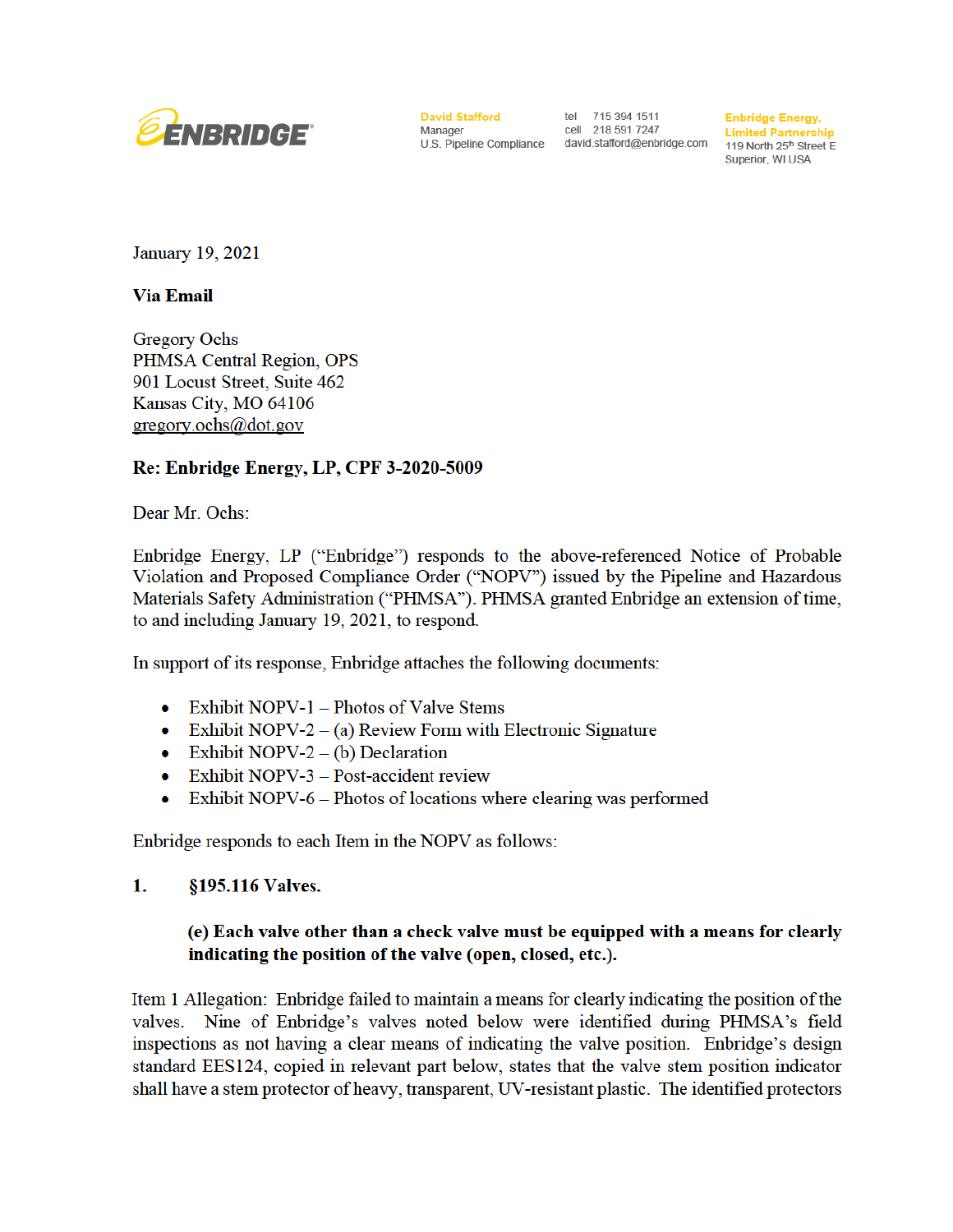were not transparent due smoke coloring or grease preventing clear indication of the valve stem position.

*4.11.2 – The Vendor shall provide a rising stem position indicator with a stem protector of heavy, transparent, UV-resistant plastic. A 3 mm (0.125 in.) vent hole shall be drilled in the transparent plastic cover on a 45° angle to prevent condensation and water ingress.* 

| Unit     | <b>Valve</b> | <b>Comments</b>                                       |
|----------|--------------|-------------------------------------------------------|
| Bay City | 532.74-6V    | Valve stem cover smoke colored, can't see valve stem. |
| Bay City | 536.42-6-V   | Valve stem cover smoke colored, can't see valve stem. |
| Bay City | 576.92-6-V   | Valve stem cover smoke colored, can't see valve stem. |
| Bay City | 607.62       | Valve stem cover smoke colored, can't see valve stem. |
| Bay City | 638.45-6-V   | Valve stem cover smoke colored, can't see valve stem. |
| Bay City | 576.82-6-V   | Valve stem cover smoke colored, can't see valve stem. |
| Bay City | $6$ -UD-V-21 | Valve stem cover smoke colored, can't see valve stem. |
| Bay City | $SK-6-SV-3$  | Valve stem cover smoke colored, can't see valve stem. |
| Bay City | $6-TBV-2$    | Valve stem cover smoke colored, can't see valve stem. |

All valves listed above are located on Line 78 between the Illinois border and the Stockbridge, Michigan pump and tank station with the earliest installation date being 2014. This line section is new 36" pipe, which is larger than the old line 6B, so all the valves are 2014 or newer.

*Enbridge Response: Enbridge respectfully disputes the allegations in this Item. Enbridge complied with Section 195.116 and its own procedure regarding each valve identified in this Item. As reflected in the photographs included in Exhibit NOPV-1, the position of the valve stems for each referenced valve can be seen, clearly indicating whether it is in the open or closed position. All valves are in the open position, except for 6-UDV-21, which is in the closed position. The valve position can be determined by observing the visible light passing through the cover on either side of the threaded valve stems, as seen in the photographs.*

*The stem of the valve at MP 607.62 is of a larger diameter than the other valves and appears dark in the photograph, which reflects that the valve stem is in the open position. If the valve stem were in the closed position, it would be apparent that the stem was missing, as light would pass through.* 

*The valve protector for the valve at 6-UD-V-21 is clear and not discolored. This valve is located indoors and appears to have been inadvertently included in this NOPV.* 

*As PHMSA acknowledged, the Equipment Standard cited in this Item is a design standard, not an operating and maintenance standard, which calls for the installation of transparent valve*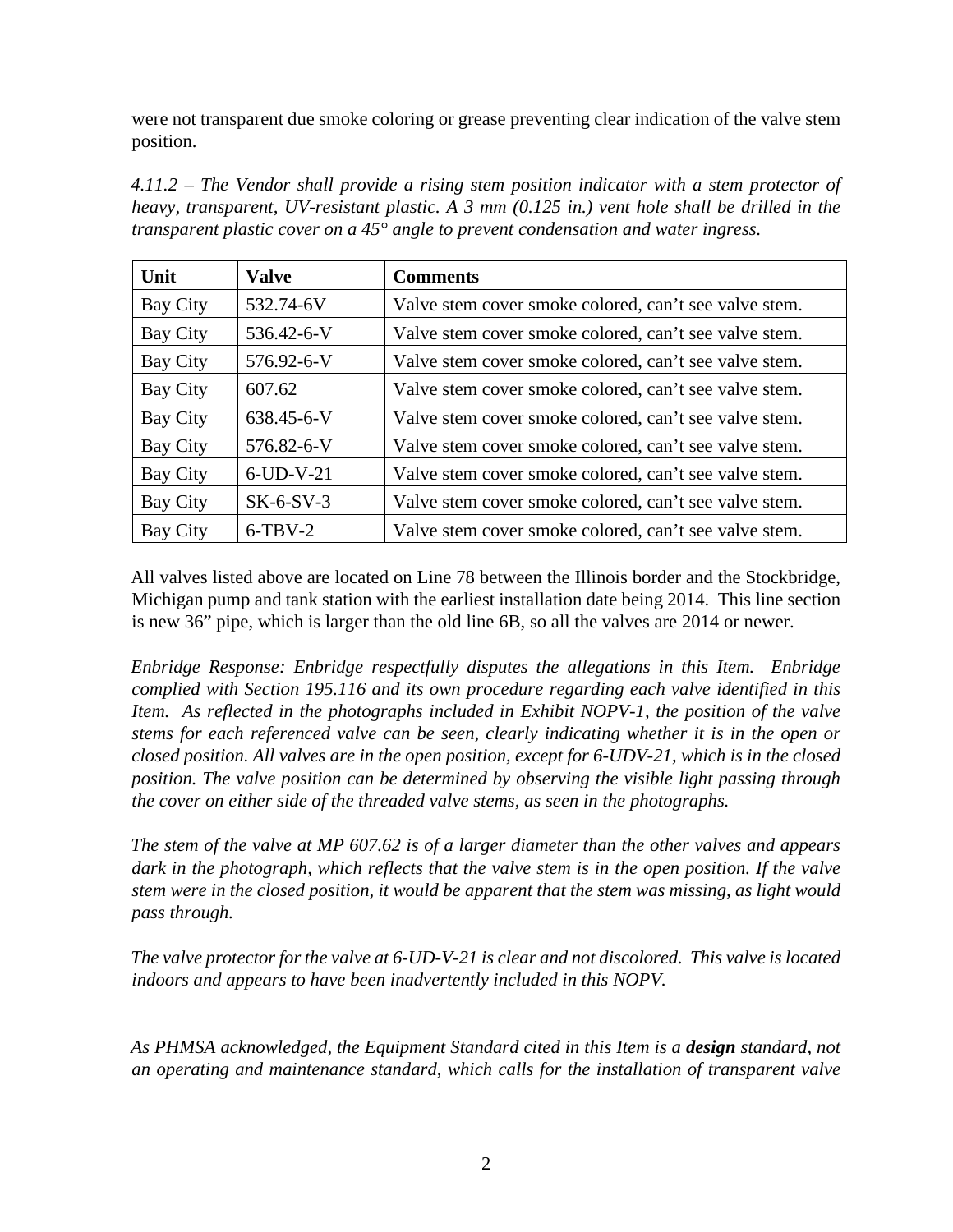*stem protectors. This design standard does not require that the valve stem protectors remain clear after installation. It is axiomatic that some post-installation discoloration will occur in the normal course of operation and is entirely acceptable. The post-installation smoky discoloration that can be seen in the referenced valve protectors does not prevent operator personnel from seeing the valve stem and determining the position of each valve stem. Despite the smoky discoloration, the valve protectors remain transparent.*

*Given these facts, Enbridge respectfully requests that PHMSA withdraw this violation and the associated civil penalty.* 

# **2. §195.402 Procedural manual for operations, maintenance, and emergencies.**

**(a) General. Each operator shall prepare and follow for each pipeline system a manual of written procedures for conducting normal operations and maintenance activities and handling abnormal operations and emergencies. This manual shall be reviewed at intervals not exceeding 15 months, but at least once each calendar year, and appropriate changes made as necessary to insure that the manual is effective. This manual shall be prepared before initial operations of a pipeline system commence, and appropriate parts shall be kept at locations where operations and maintenance activities are conducted.** 

Item 2 Allegation: Enbridge failed to review its operations and maintenance manual at intervals not exceeding 15 months, but at least once calendar year. During PHMSA's records inspection, the inspector found that Enbridge did not review the following procedures in 2017. Specifically, Enbridge did not review Book 3 08-03-02 through 08-03-21 in calendar year 2017 and was unable to provide documentation of such review that contained was signed and dated as required by Enbridge's procedures

*Enbridge Response: Enbridge respectfully disputes the allegations in this Item. Enbridge notes that this Item was not identified in the Preliminary Written Findings that PHMSA provided following the audit. If this had been identified, Enbridge would have provided clarification at the time.*

*Although the initial submittal of the referenced document during the PHMSA audit did not contain the electronic signature, Enbridge clarifies that the original review forms did contain the required signature. By way of explanation, Enbridge had merged multiple review forms to submit them to PHMSA in response to PHMSA's information request. When the review forms were merged, the electronic signature was inadvertently deleted. The review forms containing the proper electronic signature for the procedures in question are included in Exhibit NOPV-2(a). These forms demonstrate that the procedures were reviewed in a timely manner in compliance with Section 195.402(a). This conclusion is supported by the Declaration signed by Len Krissa on January 11, 2021, included in our submittal as part of Exhibit NOPV-2(b).*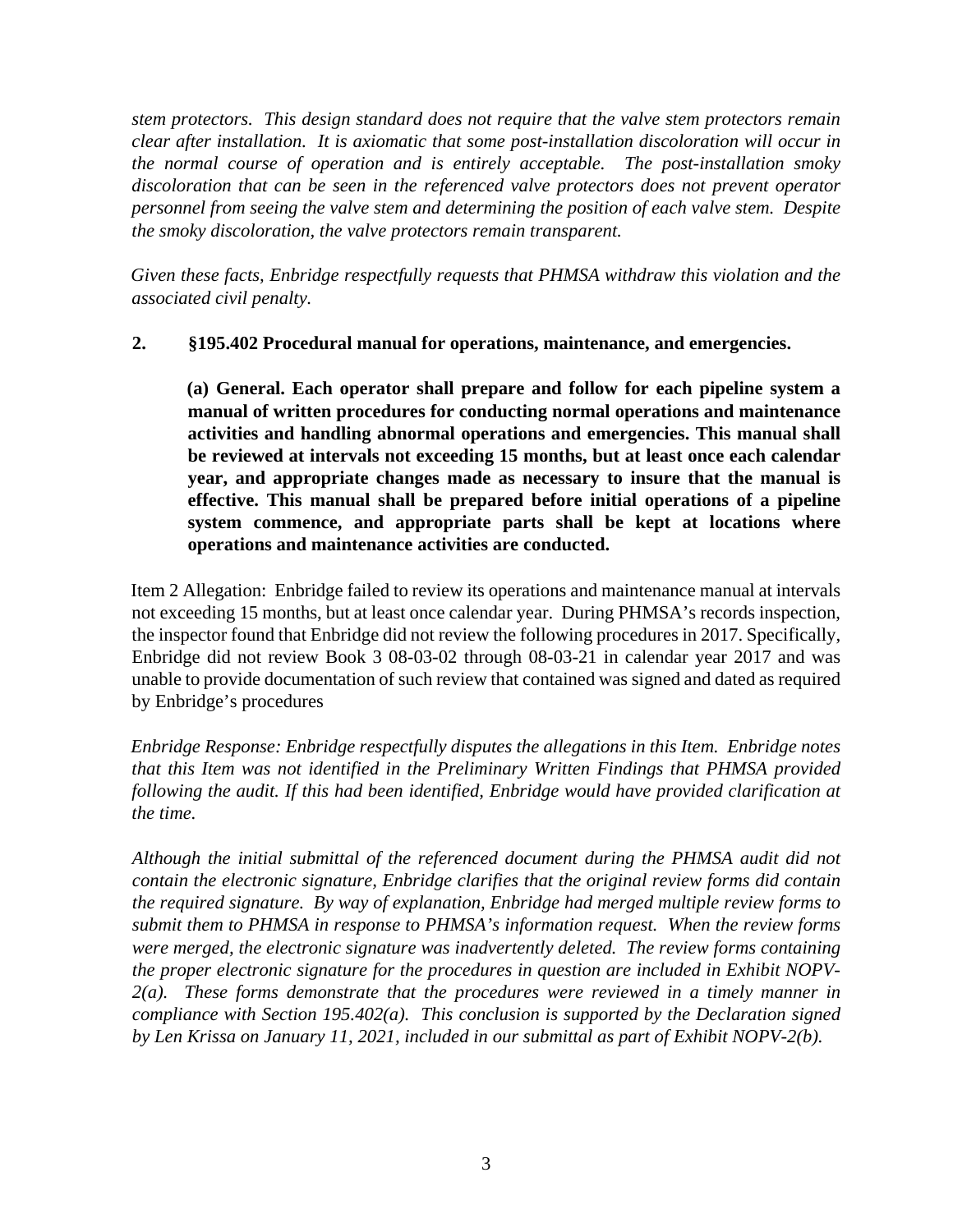*Given these facts, Enbridge respectfully requests that PHMSA withdraw this violation and the associated civil penalty.* 

# **3. §195.402 Procedural manual for operations, maintenance, and emergencies.**

**(a) General. Each operator shall prepare and follow for each pipeline system a manual of written procedures for conducting normal operations and maintenance activities and handling abnormal operations and emergencies. This manual shall be reviewed at intervals not exceeding 15 months, but at least once each calendar year, and appropriate changes made as necessary to insure that the manual is effective. This manual shall be prepared before initial operations of a pipeline system commence, and appropriate parts shall be kept at locations where operations and maintenance activities are conducted.** 

**(e) Emergencies. The manual required by paragraph (a) of this section must include procedures for the following to provide safety when an emergency condition occurs;** 

# **(9) Providing for a post accident review of employee activities to determine whether the procedures were effective in each emergency and taking corrective action where deficiencies are found.**

Item 3 Allegation: Enbridge failed to conduct a post-accident review of employee activities for one pipeline accident, which resulted in a release of hazardous liquid, that occurred on February 29,2016 on the Lakehead system, that was reported to PHMSA on DOT Form 7000-1 [see §195.54]. During PHMSA's inspection, Enbridge presented its Integrated Contingency Plan (ICP) as the applicable emergency procedures for §195.402(e)(9).

In replies to OPS Central Region on April 20, 2018 and December 5, 2018, Enbridge asserted that "emergency" is not defined in 49 CFR Part 195. However, § 195.402(e)(2) requires an operator to have procedures for responding to "each type emergency, including fire or explosion occurring near or directly involving a pipeline facility, accidental release of hazardous liquid or carbon dioxide from a pipeline facility, operational failure causing a hazardous condition, and natural disaster affecting pipeline facilities." Section 195.402(e)(2) unambiguously delineates multiple types of emergencies are including, but not limited to, an "accidental release of hazardous liquid." Therefore, Enbridge failed to conduct a post-accident review of employee activities for the one reportable pipeline accident which involved a release of hazardous liquid on Enbridge's Lakehead system, in order to determine whether the emergency procedures were effective and corrective actions were taken where deficiencies were found.

*Enbridge Response: Enbridge does not contest this finding. Although Enbridge conducted a thorough incident investigation following the referenced incident, the effectiveness of the emergency response procedures was not specifically reviewed and documented.*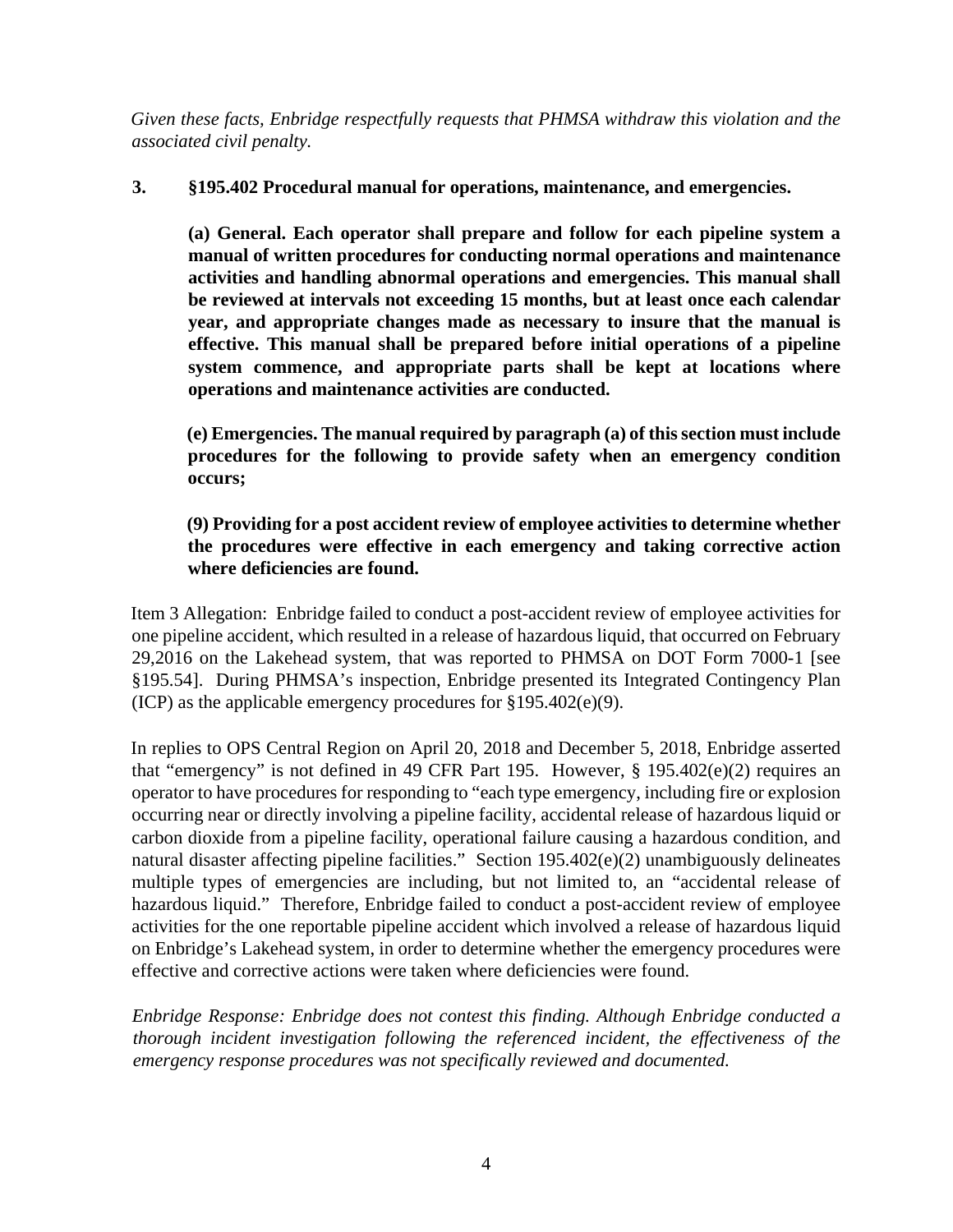*As required by the Compliance Order, Enbridge performed a post-accident review of the incident identified in this item on December 7, 2020. A copy of this post-accident review, which included a review of the effectiveness of the emergency procedures is included in this submission as Exhibit NOPV-3.*

*Enbridge notes that PHMSA issued a Notice of Amendment ("NOA") related to this same issue. As reflected in Enbridge's response to the NOA and to prevent recurrence, Enbridge is amending its incident investigation procedures to ensure that its emergency response procedures are reviewed for effectiveness.*

*Enbridge respectfully requests that PHMSA acknowledge compliance with the Compliance Order for this Item.*

# **4. §195.428 Overpressure safety devices and overfill protection systems**

**(a) Except as provided in paragraph (b) of this section, each operator shall, at intervals not exceeding 15 months, but at least once each calendar year, or in the case of pipelines used to carry highly volatile liquids, at intervals not to exceed 7½ months, but at least twice each calendar year, inspect and test each pressure limiting device, relief valve, pressure regulator, or other item of pressure control equipment to determine that it is functioning properly, is in good mechanical condition, and is adequate from the standpoint of capacity and reliability of operation for the service in which it is used.** 

Item 4 Allegation: Enbridge failed to inspect and test each overpressure safety device, at intervals not exceeding 15 months, but at least each calendar year, to determine that it is functioning properly, is in good mechanical condition, and is adequate from the standpoint of capacity. Specifically, the five (5) pressure safety devices listed below were not inspected and tested within the required time period as identified during PHMSA's records inspection.

| <b>Pressure Safety</b><br><b>Valve</b> | <b>In Service Date</b> | <b>First Inspection Date</b> | <b>Comments</b>                                               |
|----------------------------------------|------------------------|------------------------------|---------------------------------------------------------------|
| FN-203-PSV-11                          | November 2015          | June 2017                    | Missed 2016 inspection                                        |
| FN-203-PSV-21                          | November 2015          | June 2017                    | Missed 2016 inspection                                        |
| FN-203-PSV-31                          | November 2015          | June 2017                    | Missed 2016 inspection                                        |
| <b>Transmitter</b>                     |                        |                              |                                                               |
| <b>SK-207-PT-1BD</b>                   | $1 - 7 - 16$           | $4 - 22 - 17$                | Regulatory interval of 15<br>month was exceeded by 15<br>days |
| <b>SK-208-PT-1BS</b>                   | $1 - 7 - 16$           | $4 - 22 - 17$                | Regulatory interval of 15<br>month was exceeded by 15<br>days |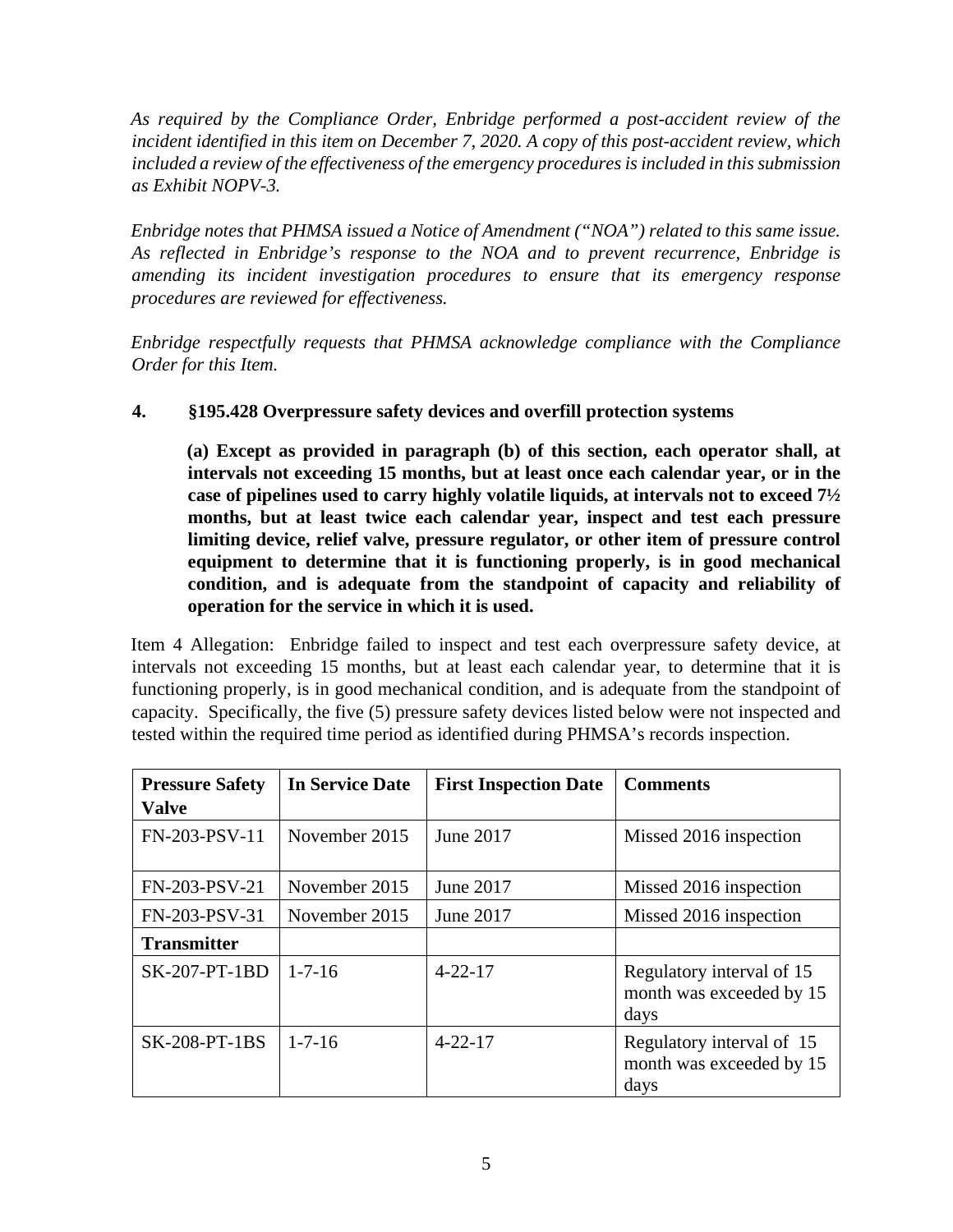*Enbridge Response: Enbridge does not contest this finding. To prevent recurrence, Enbridge has taken the following actions.*

*Maintenance Management Systems ("MMS") is developing an Asset Turnover Process to ensure the accurate application of Preventative Maintenance ("PM") inspections for new project assets going into service, so that they are maintained at the adequate frequency to comply with Book 6 maintenance job plan specific regulations & standards. Book 6 maintenance job plans have a section on regulations & standards which determine the frequency at which the maintenance should be done on the specific asset.*

*As part of this process, Engineering Information Management ("EIM") engages MMS prior to the In-Service Date ("ISD") with the list of specific project assets that are to go into service. MMS assigns the proper job plan to the project asset and then works with Regional Maximo Analysts ("RMAs") to assign due dates to complete the inspections on these assets and who should perform the work. This sets the initial dates on when inspection activities are to be performed. After which, the project team provides a final confirmation to MMS with the final ISD of the project assets. Upon receipt of this confirmation, MMS works with the RMAs to do a final verification to make any adjustments to the initial dates that were set up for maintenance activities. Depending on the final ISD, these initial dates are either pushed back or moved up to ensure the asset is maintained at the adequate job plan frequency to comply with regulations & standards.*

*We anticipate this process will be complete by the end of Q2 2021. Enbridge will provide supporting documentation as soon as it is completed.*

#### **5. §195.428 Overpressure safety devices and overfill protection systems**

**(a) Except as provided in paragraph (b) of this section, each operator shall, at intervals not exceeding 15 months, but at least once each calendar year, or in the case of pipelines used to carry highly volatile liquids, at intervals not to exceed 7½ months, but at least twice each calendar year, inspect and test each pressure limiting device, relief valve, pressure regulator, or other item of pressure control equipment to determine that it is functioning properly, is in good mechanical condition, and is adequate from the standpoint of capacity and reliability of operation for the service in which it is used.**

Item 5 Allegation: Enbridge did not, at intervals not exceeding 15 months, but at least once each calendar year, or in the case of pipelines used to carry highly volatile liquids (HVLs), at intervals not to exceed 7 ½ months, but at least twice each calendar year, test and inspect each pressure limiting device, relief valve, pressure regulator, or other item of pressure control equipment to determine that it had adequate capacity from the standpoint of capacity for the service in which it was used. Specifically, PHMSA's records inspection found that a total of 39 devices (i.e. HVL pressure relief valve full flow (PRVFF) and non-HVL PRVFF) in the Lakehead system did not have a calculated capacity review to determine them to be adequate from the standpoint of capacity for the service in which it was used from 2016 through 2017 as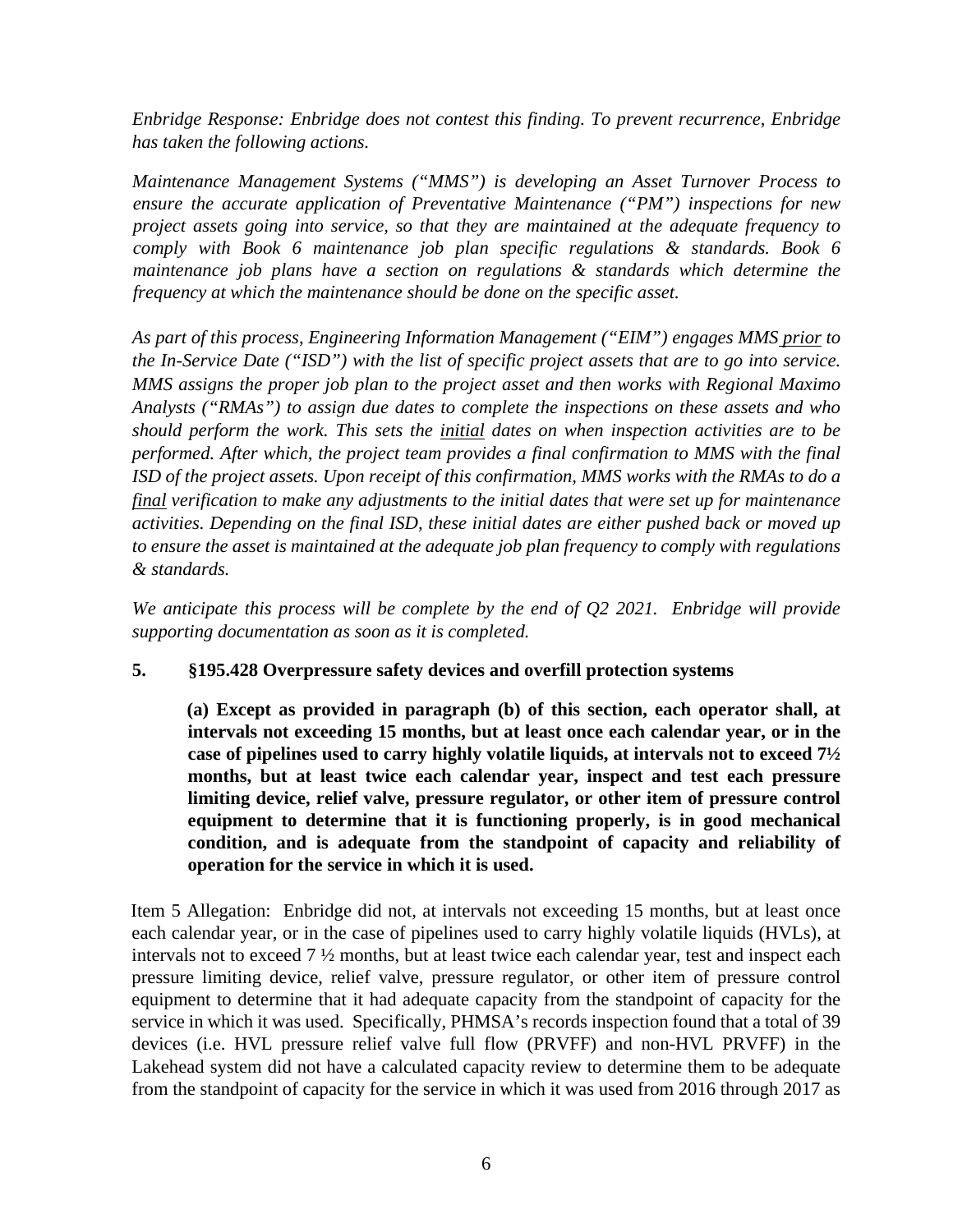listed in the table below. A total of 98 capacity checks for adequacy were not performed in accordance with the regulation and Enbridge's procedure, "Pressure Control Valve Capacity and Reliability Assessment." The following table details how these figures were calculated.

| <b>System</b> | <b>Type</b>      | <b>Number</b> | <b>Require # of Tests</b><br>or Capacity<br>checks per year | Number of<br>years (2016-<br>2017) | <b>Total</b> |
|---------------|------------------|---------------|-------------------------------------------------------------|------------------------------------|--------------|
| Lakehead      | <b>HVL PRVFF</b> | 10            |                                                             |                                    | 40           |
| Lakehead      | Non-HVL PRVFF    | 29            |                                                             |                                    | 58           |
|               |                  |               | <b>Lakehead Total</b>                                       |                                    | 98           |

*Enbridge Response: Enbridge does not contest this finding. To prevent recurrence, Enbridge is taking the following actions.*

*Enbridge plans to implement a surge relief valve calculated capacity verification process by the end of Q2 2021. This will include the establishment of a documented calculated capacity review process to comply with 49 CFR Part 195 schedule requirements.*

*Notwithstanding the violation in this item, Enbridge's practices have included the following measures to ensure that full flow relief devices have adequate capacity.*

*A critical design check for any project and/or system change managed by Enbridge's Management of Change ("MOC") process to verify the overpressure protection provided by the existing or new surge relief device is sufficient.*

*Before a project is put into service, one of the major design considerations in the formal Enbridge project review and approval processes is this confirmation of sufficient overpressure protection. It is the accountability of the project team to confirm the appropriate surge relief design per Enbridge Engineering Design Standard D12-104 (Overpressure Protection) and a transient report per Enbridge Engineering Design Standard D02-109 (Pipeline Transient Hydraulics) is performed as a final deliverable.*

*The model, size and setpoint of the surge relief are included as a critical design parameter during transient analysis. Any potential issues with capacity would be identified by a relief system failing to prevent a simulated overpressure.* 

*Enbridge also has in place formal MOC processes for operational asset, system or component changes. These change management systems ensure that any new assets or potential changes to an existing full flow surge relief valve capacity are fully assessed prior to implementation. The latest LP MOC procedure clearly identifies that a MOC is required for any modifications or replacements of a safety system/relief valve asset, system, or component that:*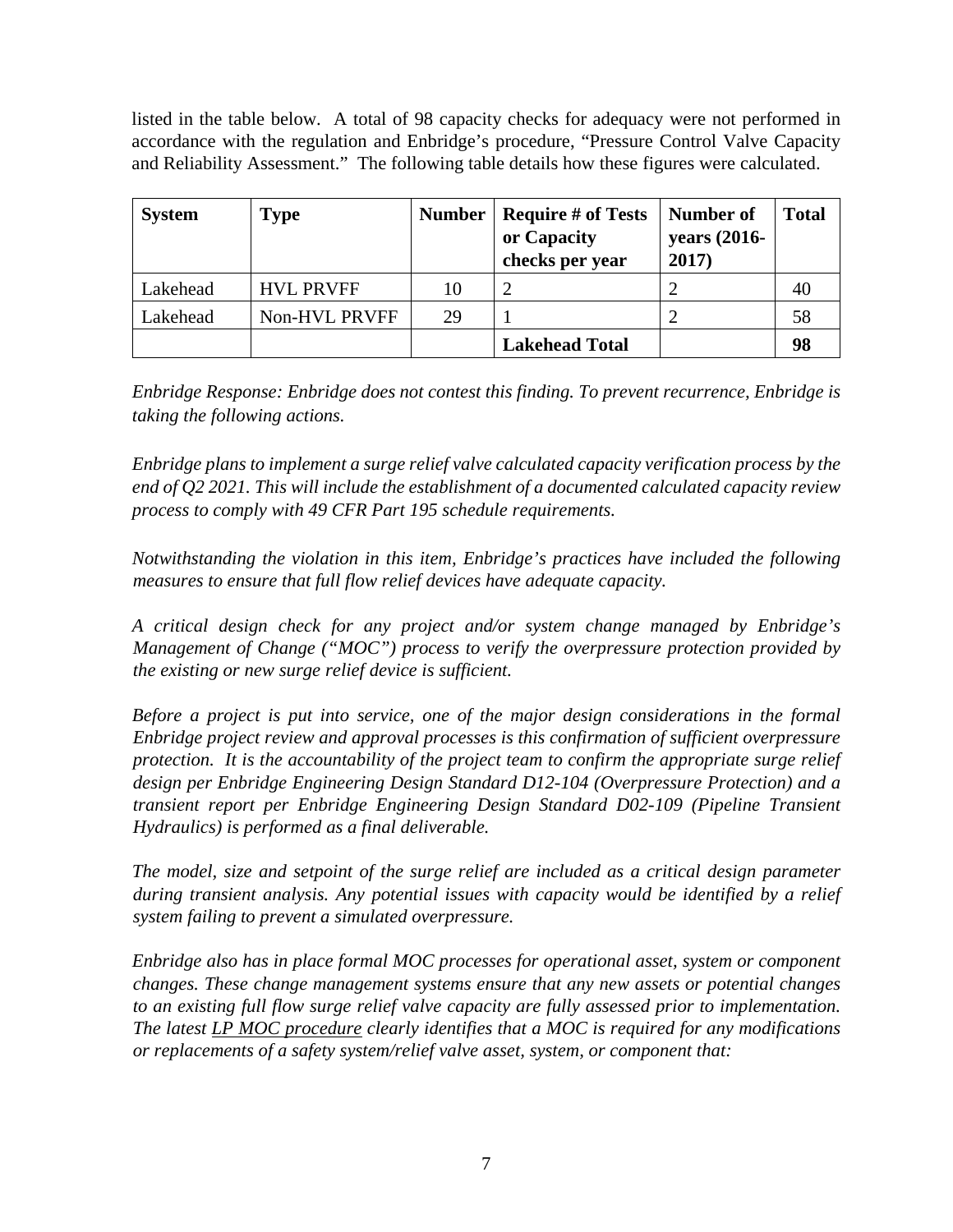- *Materially changes the asset in form or make up*
- *Changes the performance, capacity, or functionality*
- *Changes the way other systems or personnel interact*

*If an MOC is identified to potentially impact the full flow surge relief valve, the Pipeline Engineering and Transient Hydraulics (PETH) department will complete a review of any existing applicable transient analysis or perform a new transient analysis to confirm whether overpressure protection is sufficient and ensure any required modifications, such as surge relief valve setpoint, operating pressure or flowrate changes, are implemented.* 

*Enbridge currently utilizes these project design requirements as well as the formal MOC processes to ensure that the surge relief valves have sufficient capacity.*

### **6. §195.412 Inspection of rights-of-way and crossings under navigable waters.**

**(a) Each operator shall, at intervals not exceeding 3 weeks, but at least 26 times each calendar year, inspect the surface conditions on or adjacent to each pipeline right-of-way. Methods of inspection include walking, driving, flying or other appropriate means of traversing the right-of-way.** 

Item 6 Allegation: Enbridge failed to conduct an effective inspection of the surface conditions on or adjacent to each pipeline right-of-way. Specifically, Enbridge used aerial patrol inspection methods, but at the time of the inspection, the locations noted below were found with vegetation overgrowth such that surface of the right-of-way was not visible by aerial patrol. The following three locations on Enbridge's pipeline right-of-way had excess growth and tree canopy blocking aerial visibility of the surface conditions:

| Unit                         | MP       | <b>Description</b>                                                        | <b>Comments</b>                                                   |
|------------------------------|----------|---------------------------------------------------------------------------|-------------------------------------------------------------------|
| Fort Atkinson<br>(Wisconsin) | 360.903  | At MP 360.903 there was an<br>issue with ROW Clearance                    | Dense cover restricting<br>aerial view of ground on<br><b>ROW</b> |
| Line 5<br>(Michigan)         | 1429.289 | ROW needs clearing                                                        | Aerial view of ground<br>restricted by foliage.                   |
| Line 5<br>(Michigan)         | 1436.91  | West side of this exposure needs Dense cover for 100 feet<br>ROW clearing | each side of this exposure.                                       |

*Enbridge Response: Enbridge does not contest this finding. As reflected in the photographs in Exhibit NOPV-6, Enbridge cleared each of the referenced locations. Each location is now visible to patrol pilots year-round.*

# **7. §195.432 Inspection of in-service breakout tanks.**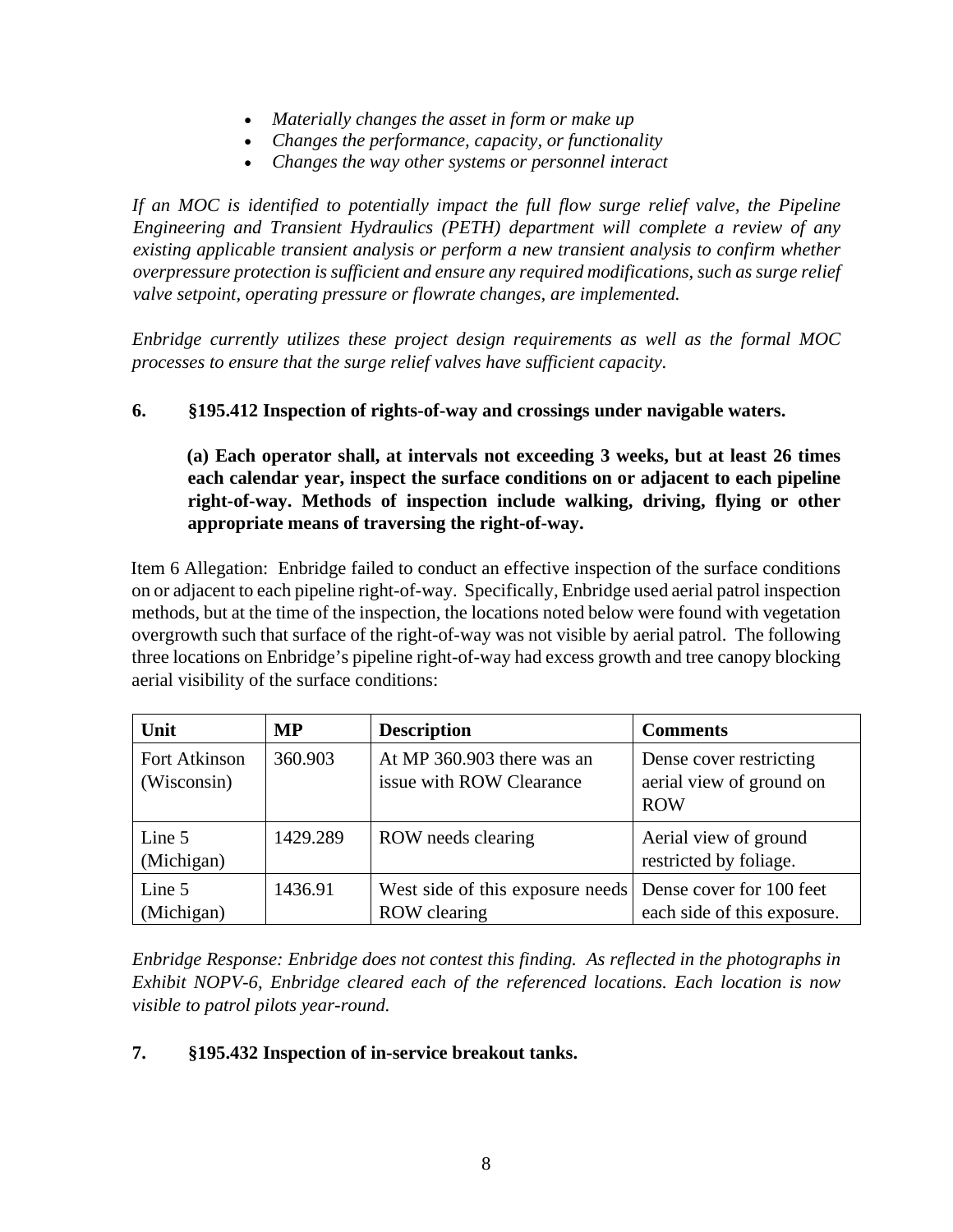**(a) Each operator must inspect the physical integrity of in-service atmospheric and low-pressure steel above-ground breakout tanks according to API Std 653 (except section 6.4.3, Alternative Internal Inspection Interval) (incorporated by reference, see §195.3). However, if structural conditions prevent access to the tank bottom, its integrity may be assessed according to a plan included in the operations and maintenance manual under §195.402(c)(3). The risk- based internal inspection procedures in API Std 653, section 6.4.3 cannot be used to determine the internal inspection interval.** 

Section 6 of API Standard 653 3rd Edition, December 2001

#### *6.3.1 Routine In-Service Inspections*

- *6.3.1.1 The external condition of the tank shall be monitored by close visual inspection from the ground on a routine basis. This inspection may be done by owner/operator personnel, and can be done by other than authorized inspectors as defined in 3.6. Personnel performing this inspection should be knowledgeable of the storage facility operations, the tank, and the characteristics of the product stored.*
- *6.3.1.2 The interval of such inspections shall be consistent with conditions at the particular site, but shall not exceed one month.*
- *6.3.1.3 This routine in-service inspection shall include a visual inspection of the tank's exterior surfaces. Evidence of leaks; shell distortions; signs of settlement; corrosion; and condition of the foundation, paint coatings, insulation systems, and appurtenances should be documented for follow-up action by an authorized inspector.*

Item 7 Allegation: Enbridge violated 49 C.F.R. § 195.432(b) by failing to adequately inspect the physical integrity of in-service atmospheric and low-pressure steel above-ground breakout tanks according to API Std. 653 (except section 6.4.3, Alternative Internal Inspection Interval). Specifically, Enbridge's annual inspection records documented deficiencies on three above ground breakout tanks in Superior, Wisconsin that should have been documented and addressed in the company's monthly pursuant to Enbridge Procedure 09-02-02.

Enbridge Procedure 09-02-02, dated 05-01-2014, outlines the steps that the company must take to comply with API Standard 653 and 49 C.F.R. § 195.432. Routine monthly inspections must identify the following issues on breakout tanks:

- Leaks on shell, flanges and mixers
- Shell distortions, settlement or heaving, active corrosion, oil or water in tank or on roof
- Foundation condition, paint coatings, floating roof, insulation and appurtenances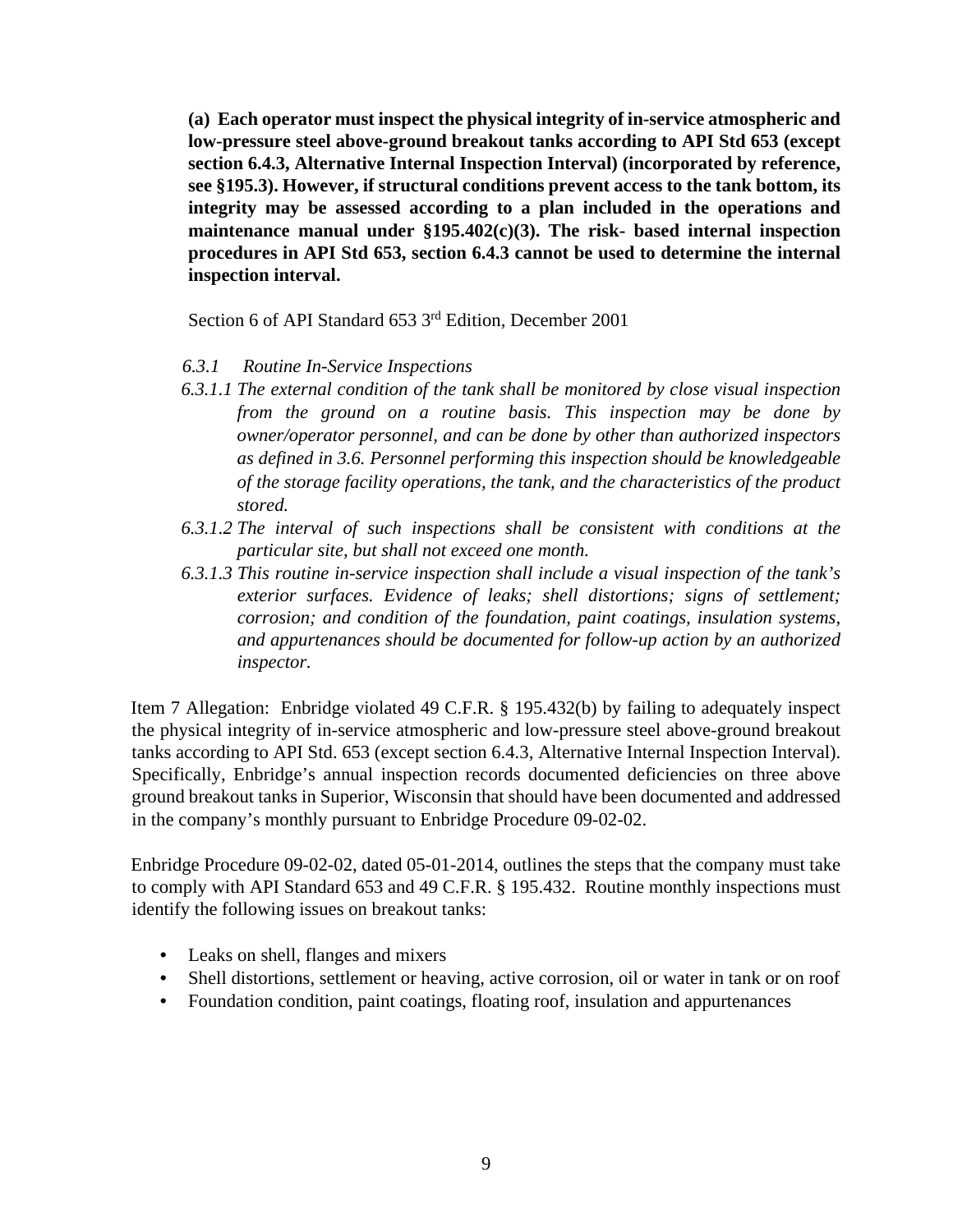During its annual inspection, Enbridge identified issues with three breakout tanks, as described in the table below, that should have been addressed in the company's monthly inspections but were not. Enbridge informed PHMSA that further training maybe needed to correct this matter.

| <b>Superior Unit</b><br><b>Inspection</b><br><b>Item</b>           | <b>Tank 10 July 2016</b>                                                                                                                                   | Tank 1 August 2016                                                                                                                                 | <b>Tank 12 July 2016</b>                                                                                                               |
|--------------------------------------------------------------------|------------------------------------------------------------------------------------------------------------------------------------------------------------|----------------------------------------------------------------------------------------------------------------------------------------------------|----------------------------------------------------------------------------------------------------------------------------------------|
| <b>Annual Note:</b>                                                | Peeling paint on pontoon<br>deck, corrosion on roof leg<br>sleeves, ground shunts not in<br>contact with shell, vac<br>breaker leak, bent stair<br>treads. | Ring wall cracks and<br>spalls, roof corrosion,<br>bent stairs on roof,<br>ground shunts not in<br>contact with shell,<br>corroded platform stair. | Water pooling at clean<br>out area on E & N sides,<br>cavity under roof drain<br>valve, shell paint peeling,<br>damaged stair grating. |
| <b>Monthly</b><br><b>Required API</b><br>653:                      |                                                                                                                                                            |                                                                                                                                                    |                                                                                                                                        |
| <b>Leaks</b>                                                       |                                                                                                                                                            |                                                                                                                                                    |                                                                                                                                        |
| <b>Shell</b><br><b>Distortions</b>                                 |                                                                                                                                                            |                                                                                                                                                    |                                                                                                                                        |
| <b>Settlement</b>                                                  |                                                                                                                                                            |                                                                                                                                                    |                                                                                                                                        |
| <b>Corrosion</b>                                                   | Missing                                                                                                                                                    | Missing                                                                                                                                            | Missing                                                                                                                                |
| <b>Foundation</b>                                                  |                                                                                                                                                            | Missing                                                                                                                                            | Missing                                                                                                                                |
| <b>Coatings</b>                                                    | Missing                                                                                                                                                    |                                                                                                                                                    |                                                                                                                                        |
| <b>Insulation</b>                                                  |                                                                                                                                                            |                                                                                                                                                    |                                                                                                                                        |
| <b>Appurtenances</b>                                               | Missing                                                                                                                                                    | Missing                                                                                                                                            | Missing                                                                                                                                |
| <b>Monthly</b><br><b>Required 0902-</b><br>02<br><b>Procedure:</b> |                                                                                                                                                            |                                                                                                                                                    |                                                                                                                                        |
| <b>Above items</b><br>include roof                                 |                                                                                                                                                            |                                                                                                                                                    |                                                                                                                                        |

*Enbridge Response: Enbridge does not contest this finding. To prevent recurrence, Enbridge is taking the following actions.*

*Enbridge is in the process of revising the monthly and annual tank inspection procedures to ensure the findings are consistent. When the revision is complete, training will be conducted across the US Liquid Pipeline system.*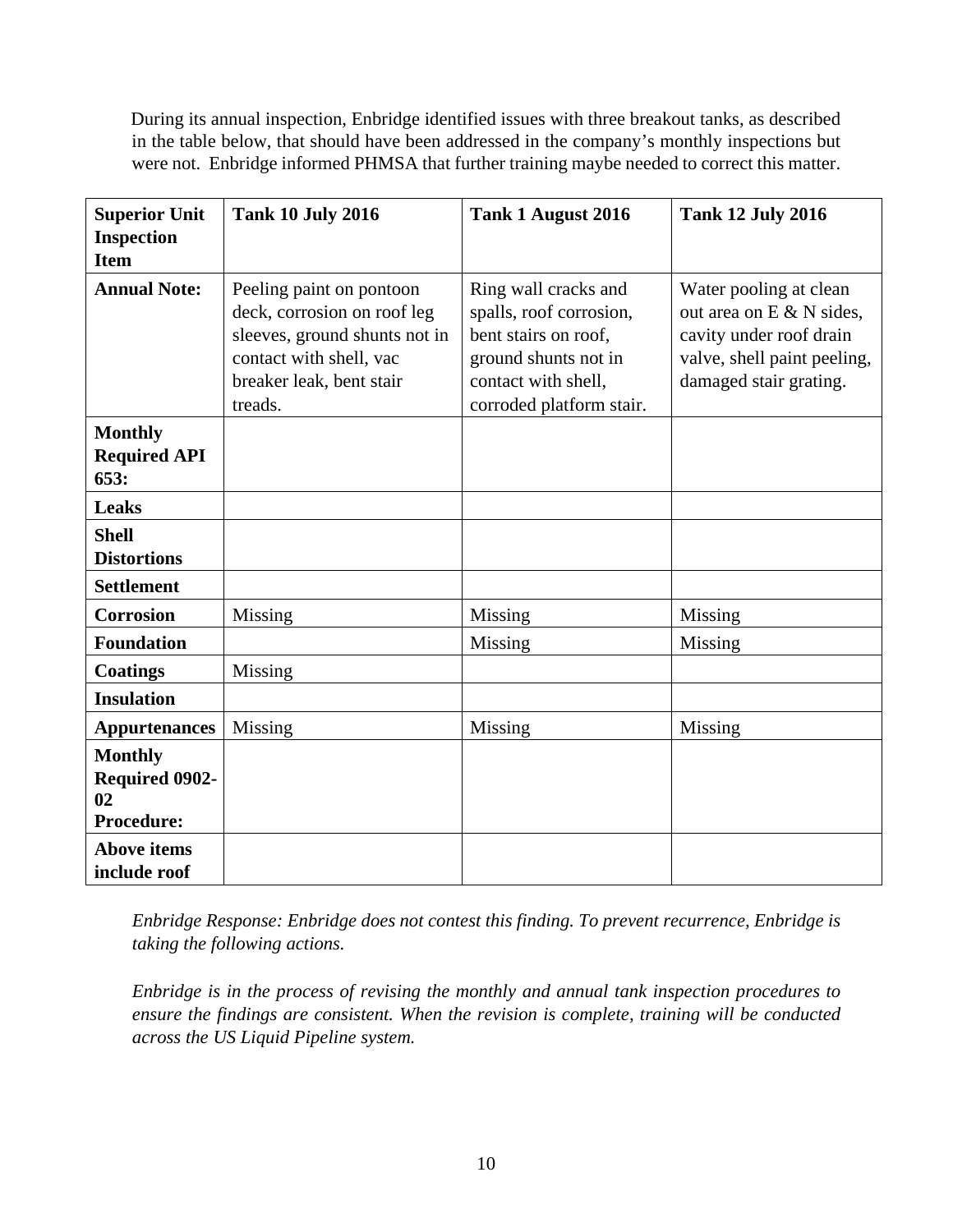*The revisions and training will be completed system-wide within the time frame specified in the proposed Compliance Order. A copy of the training materials and training rosters will be provided to PHMSA when the training sessions are complete as specified in the Compliance Order.* 

# **8. §195.573 What must I do to monitor external corrosion control?**

**(e) Corrective action. You must correct any identified deficiency in corrosion control as required by § 195.401(b). However, if the deficiency involves a pipeline in an integrity management program under § 195.452, you must correct the deficiency as required by § 195.452(h) §195.401 General requirements.** 

 $(a)$ ...

**(b) An operator must make repairs on its pipeline system according to the following requirements:** 

**(1)** *Non Integrity management repairs.* **Whenever an operator discovers any condition that could adversely affect the safe operation of its pipeline system, it must correct the condition within a reasonable time. However, if the condition is of such a nature that it presents an immediate hazard to persons or property, the operator may not operate the affected part of the system until it has corrected the unsafe condition.** 

Item 8 Allegation: Enbridge did not correct identified deficiencies in corrosion control within a reasonable time as required by § 195.401(b). PHMSA's records inspection identified that Enbridge did not correct identified cathodic protection deficiencies to bring structure potentials up to the level of "target potentials" as defined by the operator within a reasonable time. According to Enbridge's procedures Book 3: Performing CP Surveys - Annual – Sub # 08-03- 20, discovered deficiencies should be corrected prior to the next scheduled inspection. Deficiencies were found at the following five locations that were not corrected prior to the next inspection:

| Unit     | <b>MilePost</b> | <b>Description</b>                                      | <b>Target On</b><br><b>Voltage</b> | 2015 On<br><b>Reading</b> | 2016 On<br><b>Reading</b> |
|----------|-----------------|---------------------------------------------------------|------------------------------------|---------------------------|---------------------------|
| Bay City | 678.6230        | C679 Howell<br><b>Facilities CP Valve</b><br>$6-SDV-1$  | $-1.206$                           | $-.769$                   | $-1.18$                   |
| Bay City | 1628.635        | Line 5 Mainline CP                                      | $-1.443$                           | $-1.406$                  | $-1.427$                  |
| Bay City | 1734.301        | Line 5 Mainline CP                                      | $-1.047$                           | $-.968$                   | $-.958$                   |
| Escanaba | 1571.481        | LINE 5 - Mainline<br>$CP - (Value$<br>$1571.48 - 5 - V$ | $-1.533$                           | $-.924$                   | $-1.084$                  |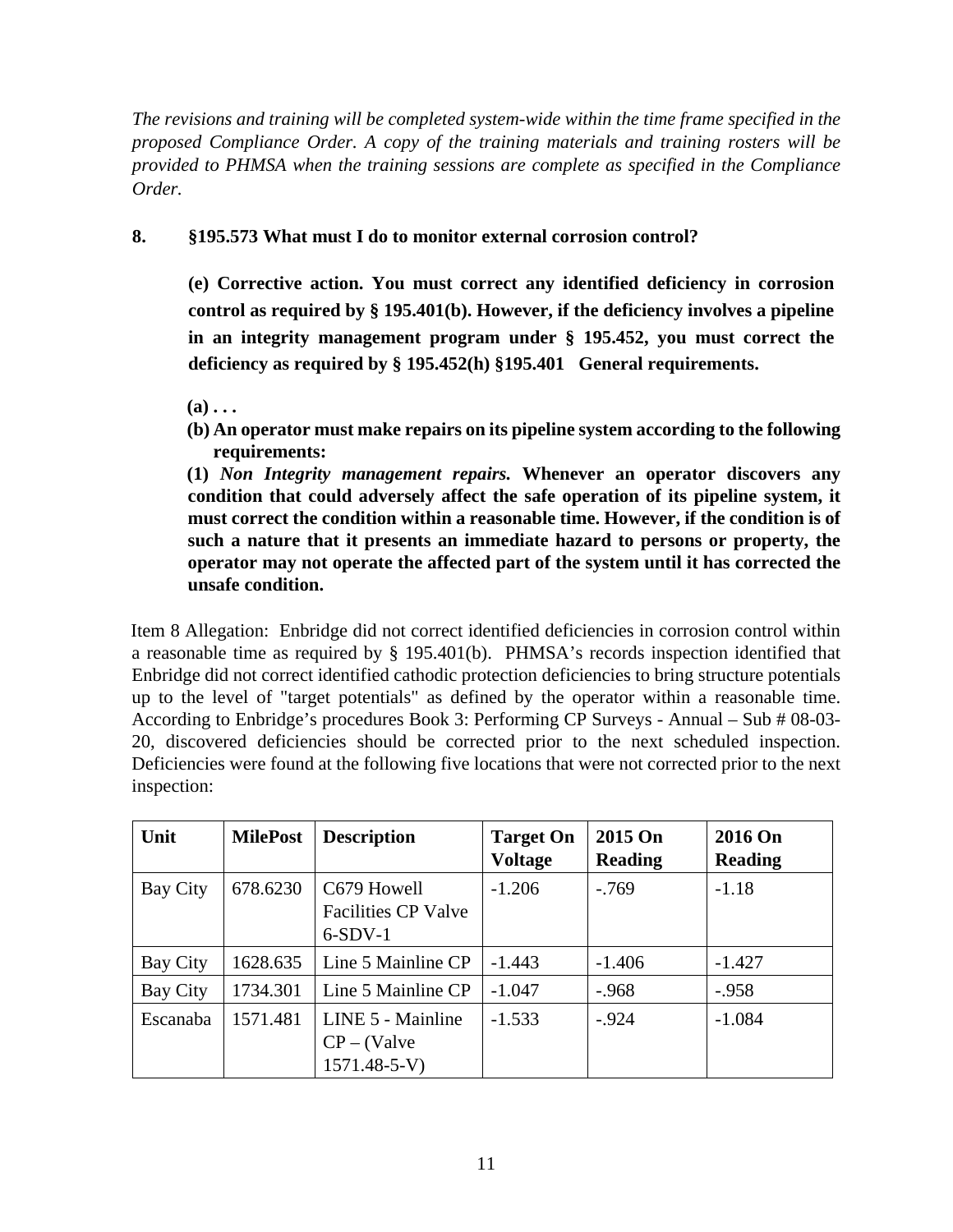| $\sim$ $\sim$<br>1.69<br>34.<br>ıffıth | $\Omega$<br>$\overline{\phantom{0}}$<br>1.JJZ | -<br>∪ ب∠.⊥ | $\sqrt{2}$<br>$\overline{\phantom{0}}$<br>. . <u>.</u> |
|----------------------------------------|-----------------------------------------------|-------------|--------------------------------------------------------|
|----------------------------------------|-----------------------------------------------|-------------|--------------------------------------------------------|

*Enbridge Response: Enbridge does not contest this finding. To prevent recurrence, the following actions have been taken.*

*Based on a review of data provided by Enbridge, deficiencies at five (5) locations were not corrected prior to the next scheduled inspection as per Enbridge's Book 3: Performing CP Surveys – Annual – Subject 08-03-20. Those deficiencies occurred in 2015 and 2016 when On potential readings were not brought up to the target On potential values. In 2017 an On/Off (or IR free) survey was completed and the IR free potentials at the five locations achieved compliance with criteria.* 

*Starting in 2017, Enbridge took significant steps to prevent recurrence of this type of an issue:*

- *1. Consolidation of corrosion prevention efforts in each region under the Pipeline Integrity group and consolidation of survey procedures and standardization of specifications. This resulted in each region performing the same types of surveys using the same standardized specifications.*
- *2. Begin conducting On/Off surveys to determine the IR free potential at each location and not rely on "target" voltages. This step provides Enbridge with more meaningful IR free data to evaluate the structure.*
- *3. Creation of the Corrective Action Reporting (CAR) database – In 2017 Enbridge developed the CAR database. This database is used to track the progression and resolution of identified maintenance and compliance issues. Once an issue such as "target potential not achieved" is identified, a CAR is created documenting the discovery date and information about the issue (location information, detailed descriptions, pictures, data, etc.). As work progresses on the issue, new information is updated to the CAR database. Issues can be tracked by their compliance due date and are color coded for prioritizing. As a process, now any time a corrosion prevention compliance issue is identified, a CAR is created to track it through to completion.*

*Through standardization and procedural changes, deficiencies such as the five locations in this scenario would have a CAR created and be tracked through to completion.*

### **9. §195.581 Which pipelines must I protect against atmospheric corrosion and what coating material may I use?**

**(a) You must clean and coat each pipeline or portion of pipeline that is exposed to the atmosphere, except pipelines under paragraph (c) of this section. (b) Coating material must be suitable for the prevention of atmospheric corrosion.** 

**(c) Except portions of pipelines in offshore splash zones or soil-to-air interfaces, you need not protect against atmospheric corrosion any pipeline for which you**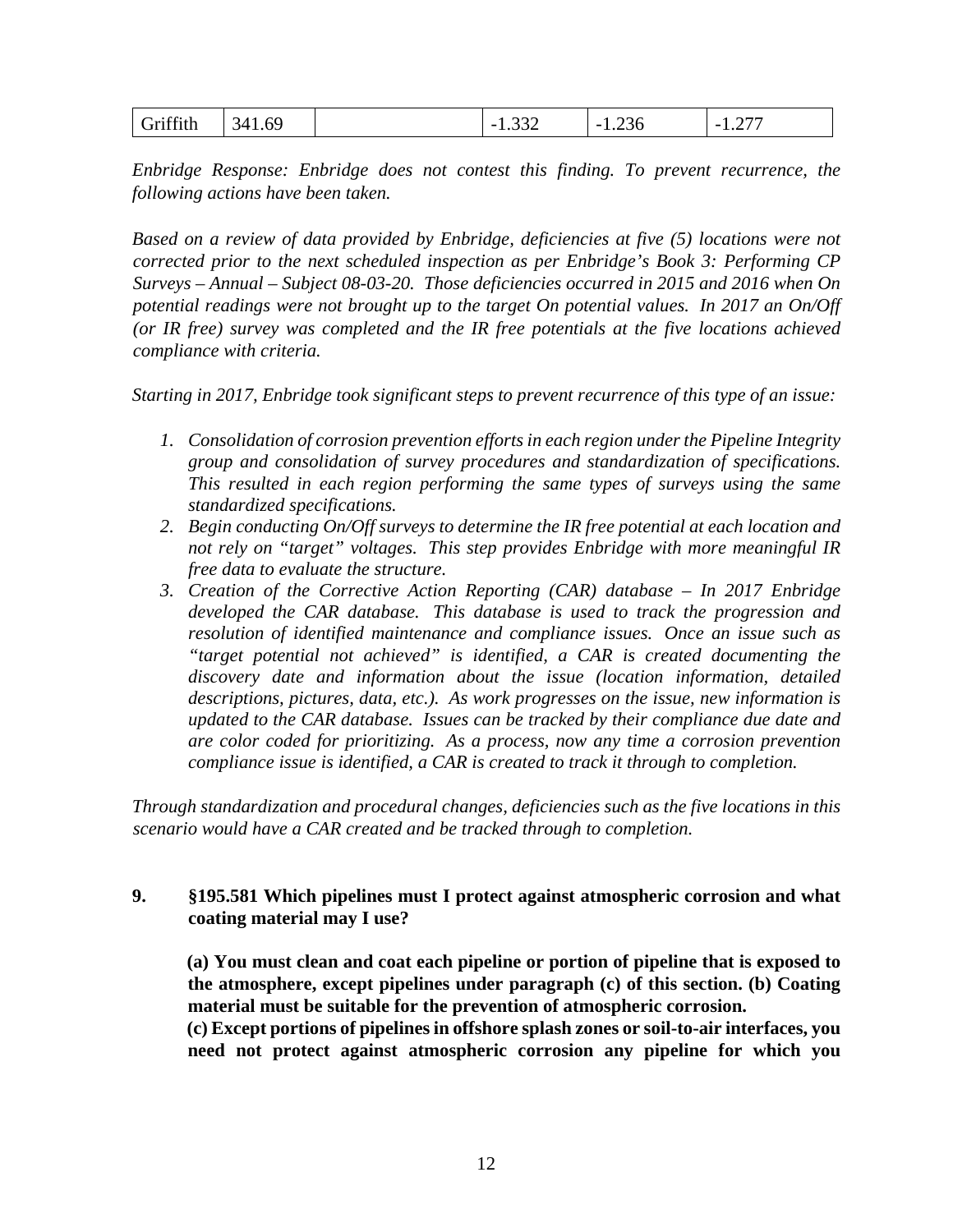**demonstrate by test, investigation, or experience appropriate to the environment of the pipeline that corrosion will-**

- **(1) Only be a light surface oxide; or**
- **(2) Not affect the safe operation of the pipeline before the next scheduled inspection.**

Item 9 Allegation: Enbridge failed to provide suitable coating on its pipeline to protect against atmospheric corrosion, as required by 49 C.F.R. § 195.581. Enbridge did not maintain a suitable coating at the following 8 exposed pipe locations identified during PHMSA's field inspection as shown in the field inspection photographs in Exhibit E of the Pipeline Safety Violation Report.

| Unit      | <b>Pipeline</b> | <b>Location Description 1</b> |
|-----------|-----------------|-------------------------------|
| <b>MN</b> |                 | MP1082                        |
| <b>MN</b> | 3               | <b>MP820</b>                  |
| <b>MN</b> | 2               | MP886.953                     |
| <b>MN</b> | 3               | MP973.7                       |
| <b>MN</b> | 2               | MP1013                        |
| Superior  | 1               | MP 1090.22                    |
| Escanaba  | 5               | MP 1456.48                    |
| Griffith  | 62              | MP 66.98                      |

*Enbridge Response: Enbridge does not contest this finding. The locations identified in the table above have been or are scheduled to be remediated as shown in the table below:* 

| Unit      | <b>Pipeline</b> | <b>Location Description 1</b> | <b>Resolution</b>                           |
|-----------|-----------------|-------------------------------|---------------------------------------------|
| MN        |                 | <b>MP1082</b>                 | Site remediated January 2019                |
| <b>MN</b> | 3               | <b>MP820</b>                  | Will be remediated by Line 3 replacement    |
| <b>MN</b> | 2               | MP886.953                     | Site remediated July 2019                   |
| <b>MN</b> | 3               | MP973.7                       | Will be remediated by Line 3 replacement    |
| <b>MN</b> | $\overline{2}$  | MP1013                        | Will be remediated as described in response |
| Superior  | J.              | MP 1090.22                    | Will be remediated as described in response |
| Escanaba  | 5               | MP 1456.48                    | Will be remediated as described in response |
| Griffith  | 62              | MP 66.98                      | Will be remediated as described in response |

*A project has been initiated to remediate the remaining locations. Enbridge will provide progress updates as information becomes available.*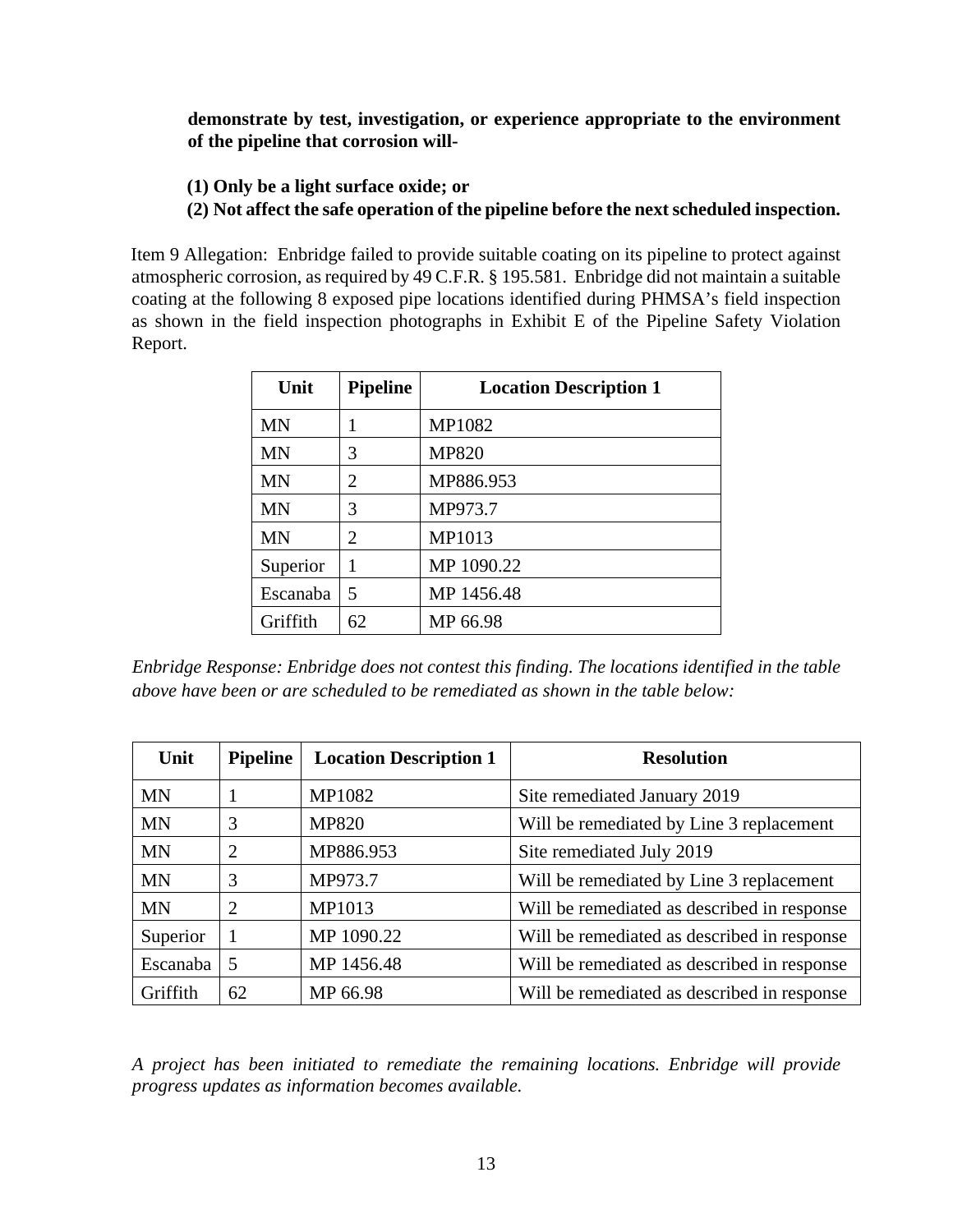*. Enbridge seeks to amend the proposed Compliance Order as follows: Enbridge will complete the remediation work for the remaining locations within eighteen (18) months from the date of the Final Order. Enbridge reserves the right to request and obtain a reasonable extension of time to complete the remediation work based on circumstances beyond its control, such as, but not limited to, weather conditions and permitting delays.* 

*In support of this request for an extension of time to complete the remediation work, Enbridge notes that in-line inspection data at the locations of these coating anomalies demonstrate that Enbridge has ensured that at no time did these conditions present any threat to the integrity of the pipeline.* 

# **10. §195.583 What must I do to monitor atmospheric corrosion control?**

**(a) You must inspect each pipeline or portion of pipeline that is exposed to the atmosphere for evidence of atmospheric corrosion, as follows:** 

| If the pipeline is<br>located: | Then the frequency of inspection is:                                                 |
|--------------------------------|--------------------------------------------------------------------------------------|
| <b>Onshore</b>                 | At least once every 3 calendar years, but with intervals not exceeding<br>39 months. |
| <b>Offshore</b>                | At least once each calendar year, but with intervals not exceeding 15<br>months.     |

**(b) During inspections you must give particular attention to pipe at soil-to-air interfaces, under thermal insulation, under disbonded coatings, at pipe supports, in splash zones, at deck penetrations, and in spans over water.** 

**(c) If you find atmospheric corrosion during an inspection, you must provide protection against the corrosion as required by §195.581.** 

**§195.581 Which pipelines must I protect against atmospheric corrosion and what coating material may I use?** 

**(a) You must clean and coat each pipeline or portion of pipeline that is exposed to the atmosphere, except pipelines under paragraph (c) of this section.** 

**(c) Except portions of pipelines in offshore splash zones or soil-to-air interfaces, you need not protect against atmospheric corrosion any pipeline for which you demonstrate by test, investigation, or experience appropriate to the environment of the pipeline that corrosion will-**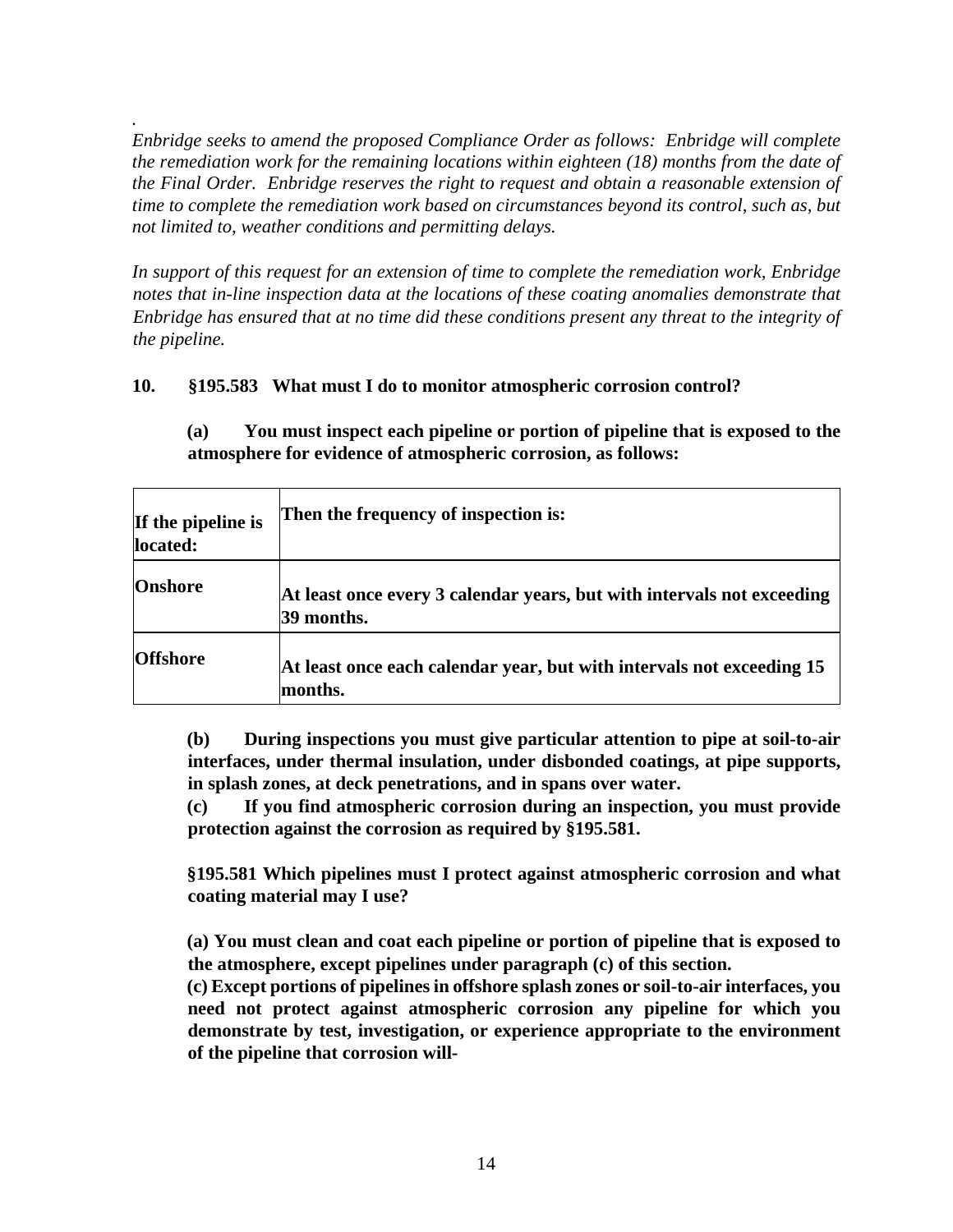# **(1) Only be a light surface oxide; or (2) Not affect the safe operation of the pipeline before the next scheduled inspection.**

Item 10 Allegation: Enbridge failed to protect its pipeline against atmospheric corrosion, in violation of 49 C.F.R. § 195.581. Specifically, Enbridge did not maintain coating at soil-air interfaces at the following 7 locations identified during PHMSA's field inspection as shown in the field inspection photographs in Exhibit F of the Pipeline Safety Violation Report.

| Unit          | <b>Pipeline</b> | <b>Location Description 1</b> |
|---------------|-----------------|-------------------------------|
| <b>MN</b>     | 4               | MP1065.7                      |
| <b>MN</b>     |                 | MP915.141                     |
| <b>MN</b>     | 2               | MP915.141                     |
| <b>MN</b>     | 3               | MP913                         |
| <b>MN</b>     | 2, 1, 3         | MP 914                        |
| Fort Atkinson | 6               | <b>MP 82</b>                  |
| Fort Atkinson | 6               | <b>MP 98</b>                  |

*Enbridge Response: Enbridge does not contest this finding. The locations identified in the table above have been or are scheduled to be remediated as shown in the table below:* 

| Unit                 | <b>Pipeline</b> | <b>Location Description 1</b> | <b>Resolution</b>                                                       |
|----------------------|-----------------|-------------------------------|-------------------------------------------------------------------------|
| <b>MN</b>            | 4               | MP1065.7                      | This segment of Line 4 will be<br>replaced during the Line 3<br>project |
| MN                   | 1               | MP915.141                     | Site remediated Jan/Feb 2020                                            |
| <b>MN</b>            | 2               | MP915.141                     | Site remediated Jan/Feb 2020                                            |
| <b>MN</b>            | 3               | MP913                         | Will be remediated by Line 3<br>replacement                             |
| <b>MN</b>            | 2, 1, 3         | MP 914                        | Lines 1 and 2 remediated Jul-<br>Oct 2019. Line 3 being replaced        |
| <b>Fort Atkinson</b> | 6               | <b>MP 82</b>                  | Will be remediated as described<br>in response                          |
| Fort Atkinson        | 6               | <b>MP 98</b>                  | Will be remediated as described<br>in response                          |